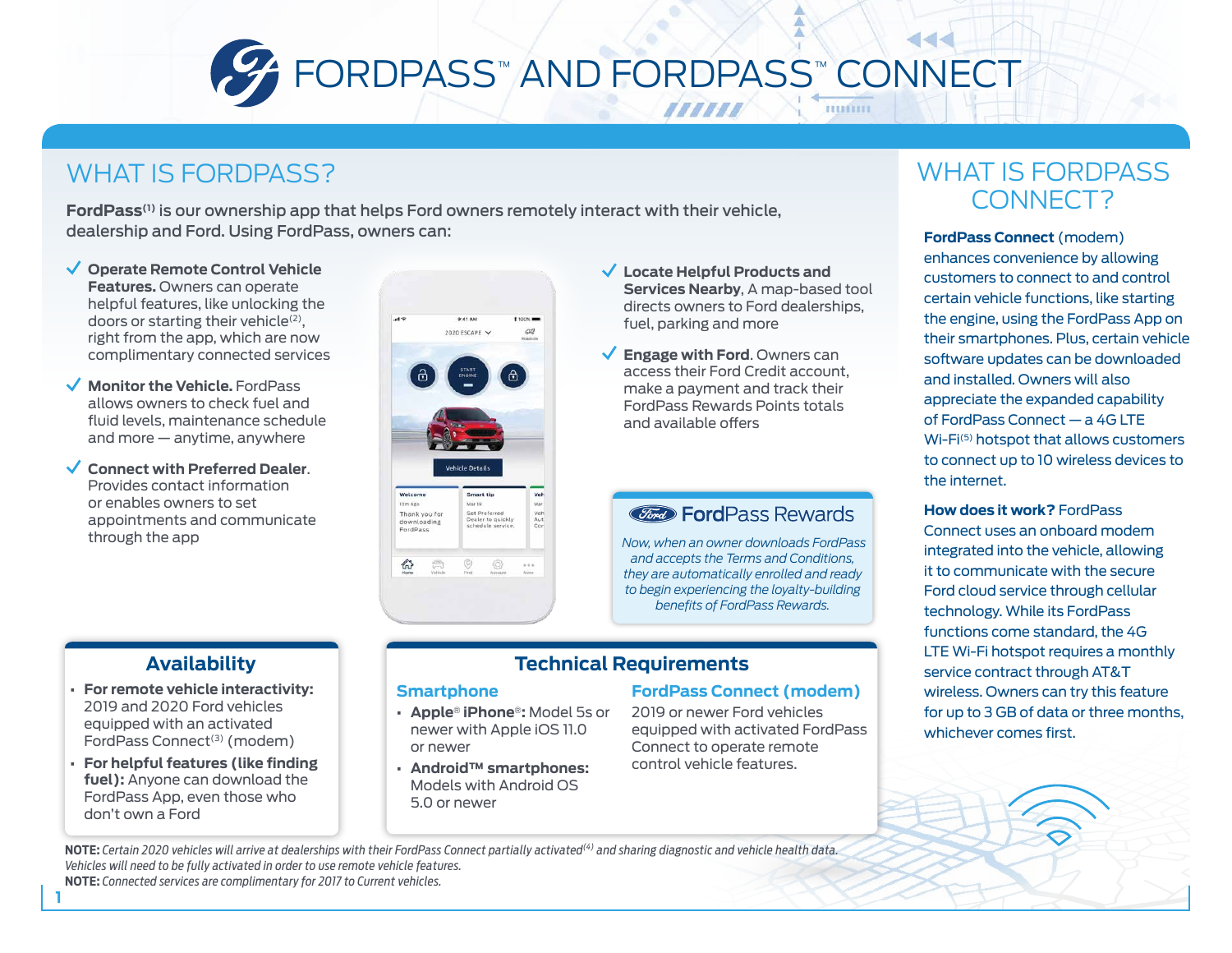# FORDPASS™ AND FORDPASS™ CONNECT

## HOW TO DOWNLOAD FORDPASS AND ACTIVATE FORDPASS CONNECT

#### **1 Download FordPass.**

- **•** Go to the App Store® or Google Play™ Store
- **•** Download FordPass

*NOTE: Keep the FordPass App up-to-date through the App Store or Google Play.*

#### **2 Enroll — Create Account or Log In.**

- **•** Create an Owner Account by entering basic information into FordPass
- **•** Those with an existing Owner Account can log in using their existing username and password

#### **3 Create a PIN** *(Personal Identification Number)***.**

- **•** Enter and confirm a 4-digit PIN for added security
- **•** iPhone® users can also choose to use Touch ID®

#### **4 Add FordPass Connect-Equipped Vehicle** *(4G Embedded Modem)***.**

- **•** Add a vehicle to FordPass by manually entering it or scanning the VIN (Vehicle Identification Number) barcode, located on the driver's door frame or window label
- **•** Assign the vehicle a nickname. This name will appear in a personal welcome on the start-up screen
- **•** Enter a "Preferred Dealer," ensuring the customer receives communications and offers from your dealership

#### **5 Activate FordPass Connect-Equipped Vehicle**  *(4G Embedded Modem)***.**

- **• In FordPass**: Enter a FordPass Connect-equipped vehicle, select "Vehicle Details" or the Vehicle icon, then, select "Activate Vehicle" and follow the steps
- **• In the Vehicle**: Start the vehicle and select "Allow" when the pop-up message appears on the SYNC 3 touchscreen(6). It may take a couple of minutes for the system to complete the process. For more information about data sharing, see the Benefits of Fully Activating FordPass Connect Job Aid

#### **6 Sign-Up and Start Wi-Fi Hotspot** *(optional)***.**

- **•** Select "Vehicle Details", or the Vehicle icon, then "Vehicle Hotspot" and follow the steps
- **•** Select the AT&T-provided link on screen to activate the trial period
- **•** No credit card is required to activate the complimentary Wi-Fi hotspot data trial

#### **7 Activate Phone As A Key (If equipped)**

- **•** Tap the "Key Controls" button at the top of the FordPass homescreen to begin Phone As A Key(7) setup. The customer can also click "Vehicle Details" or the Vehicle icon, scroll down and click "Phone As A Key Setup Required"
- **•** Input the customer's FordPass user name and password
- **•** Name the virtual key and click "Next." The virtual key will download to the FordPass App
- **•** Follow the prompts in the app to secure a Bluetooth® lowenergy connection between the smartphone and the vehicle
- **•** When the Bluetooth connection has been established, Phone As A Key setup is complete and a Backup Start Passcode can be created

**NOTE:** Assist the customer with setting up the Backup Start Passcode before they leave the dealership.

**•** The SYNC touchscreen will remind the customer to set up the Backup Start Passcode for five key ignition cycles. Follow the prompts on the SYNC touchscreen to create the passcode, which can be used if the smartphone is lost or phone battery is dead

#### **Tips for Successful FordPass Connect Activation**

- Use Master Reset *(steps below)* if vehicle was initially activated for demo purposes
- Park vehicle outdoors to help ensure proper signal reception
- Connect to Wi-Fi for consistent, strong data feeds
- Scan the VIN with camera function while the vehicle is OFF
- Once "Activate Vehicle" is pressed on the app, wait 15 seconds and start the vehicle
- If the pop-up does not appear on the SYNC 3 screen within two minutes:
- Turn the vehicle OFF and open the driver's door to power down vehicle
- Wait 30 seconds and press "Activate Vehicle" again in the app
- $-$  Start the vehicle again  $-$  this cycles the modem and pings the cloud for updates

#### **Master Reset**

Owners should perform a Master Reset to deactivate FordPass Connect when transferring ownership of the vehicle. This resets SYNC 3 and FordPass Connect to factory default settings. All changes made, including paired Bluetooth devices, contact lists and saved points *(if the vehicle is equipped with Navigation)* will be lost.

**1.** Touch **Settings** in bottom feature bar on the SYNC 3 touchscreen.

**2.** Touch **General** and scroll down to **Master Reset**.

- **3.** Touch the **Master Reset** button.
- **4.** Touch **Continue** on the pop-up message.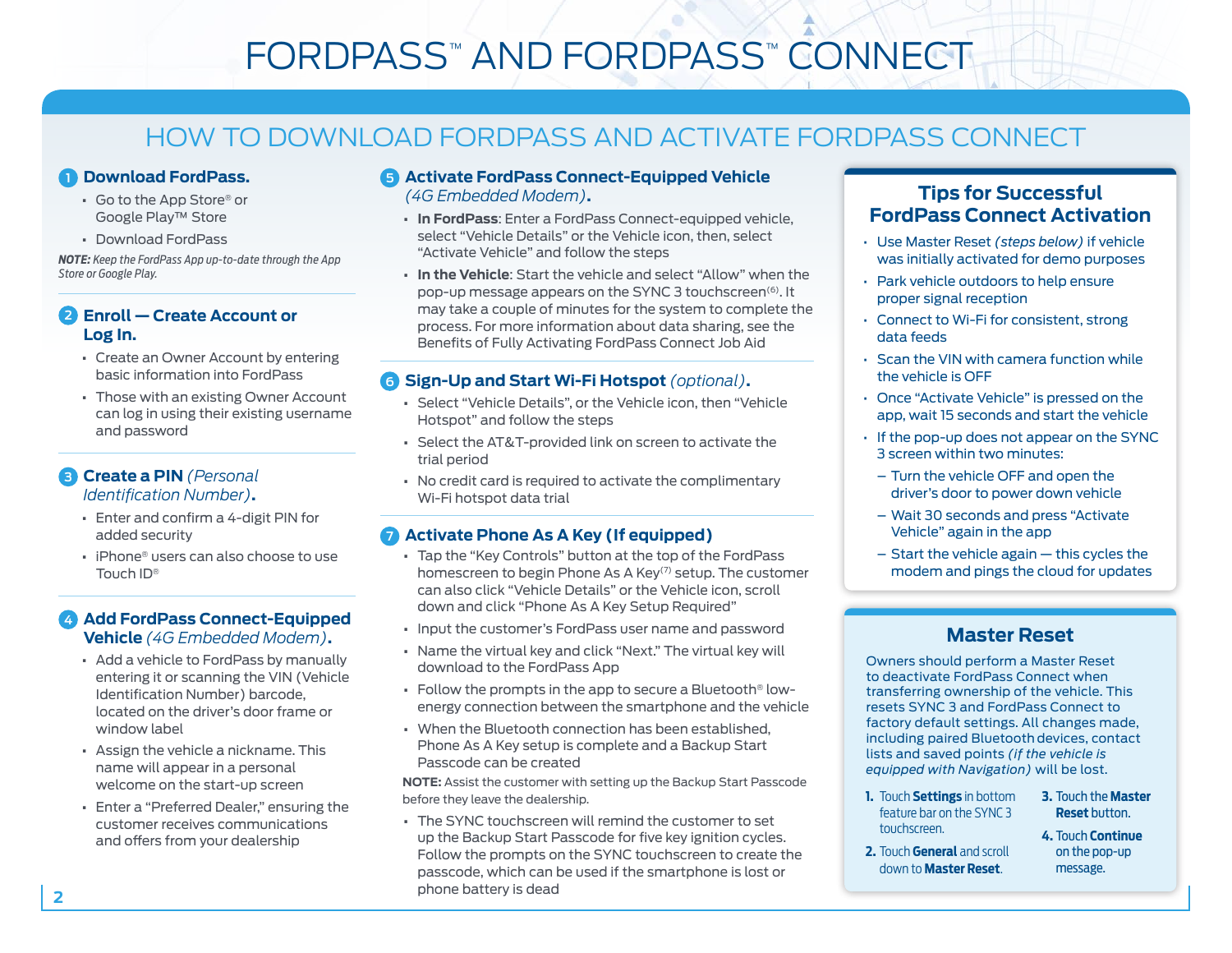# FORDPASS™ AND FORDPASS™ CONNECT

## FORDPASS TOUR

#### **Available on Every FordPass Screen:**

- **Menu** Quick and easy access to HOME, VEHICLE, FIND and ACCOUNT features, available from anywhere in the app . The MORE icon allows quick access to Guides, FordPass Rewards and Shop New Vehicles
- •**Roadside Assistance(8)**: A tap-to-call button enables owners to receive help quickly, available from anywhere in the app



#### **A convenient starting point, providing quick access to:**

- **• Vehicle Controls** Start, lock and unlock a FordPass Connect-equipped and activated vehicle
- **• Vehicle Details** By pressing the **Vehicle Details** button, users will be able to access vehicle information and service history
- **• Message Tiles**  Welcome users and highlight helpful features and offers



#### **Access vehicle details and set a Preferred Dealer:**

- **Vehicle Details**  Access vehicle information and service history. Plus, with FordPass Connect and SYNC AppLink-equipped vehicles, owners can receive Vehicle Health Alerts
- **Schedule Remote Starts** Customers will have the ability to set the time they would like their vehicle to remote start, such as in the morning before heading to work
- **Preferred Dealer Information** By setting a dealership as a **Preferred Dealer**, owners see hours of operation, contact information and can even easily schedule service appointments



#### **A map-based tool helps locate important products and services nearby:**

- **• Fuel**  Find stations within your local area
- **• Parking**  Search for parking in select cities
- **• Dealers**  Locate and/or contact Ford Dealers by searching in the immediate area
- **• Food**  Locate and/or contact local places to eat
- **• Coffee** Locate and/or contact local coffee houses
- **• Collision Repair** Contact local repair shops and get directions
- **• Entertainment** Locate and/or contact movie theaters and restaurants
- **•** And more …